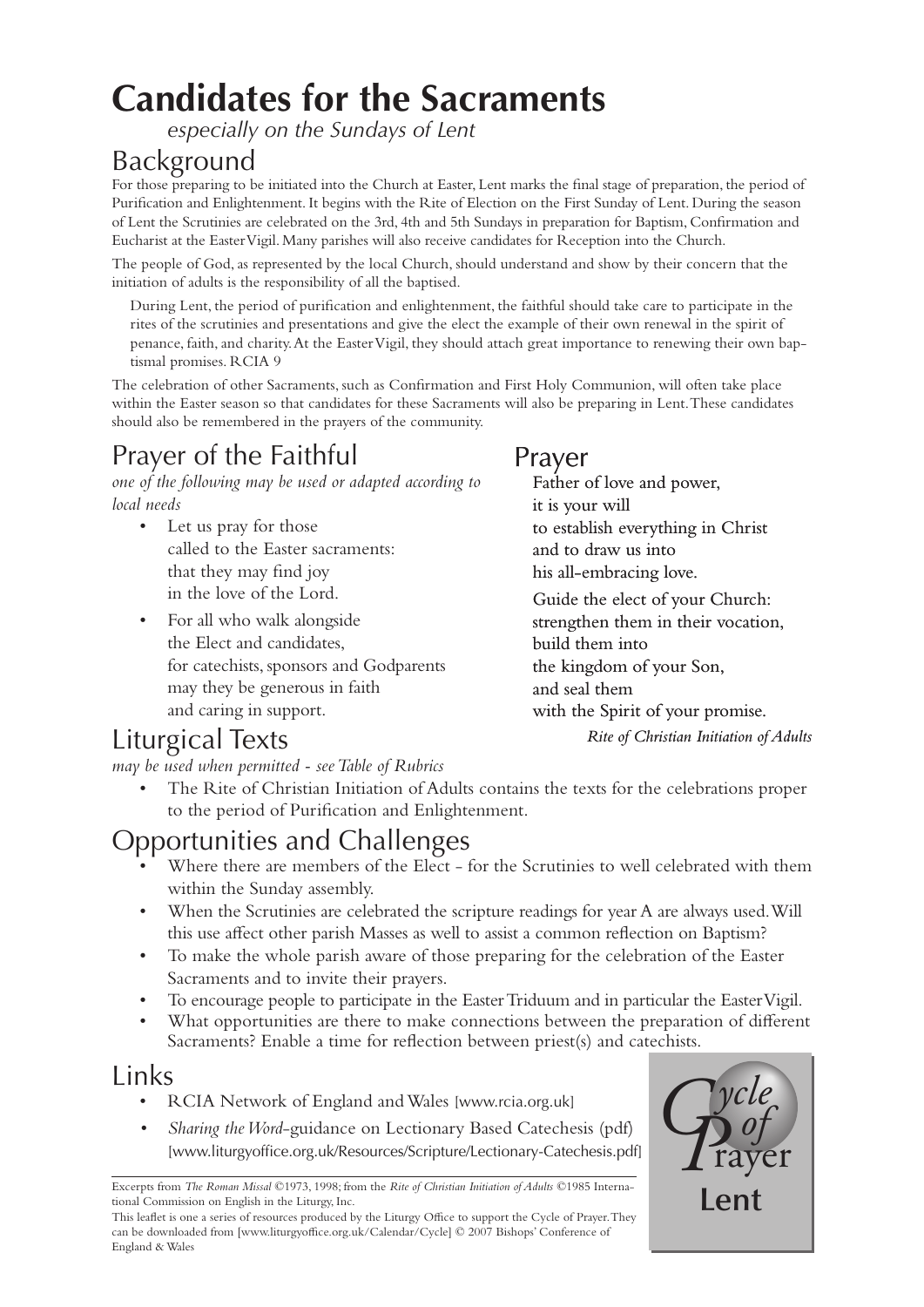# **The Needy and Hungry of the World**

*especially on Lenten Fast Day —1st Friday in Lent*

### Background

The agency for Overseas development, Cafod, encourages the Church in England and Wales to use the 1st Friday of Lent as an opportunity to remember the needy and hungry of the world. The day is an opportunity the three Lenten disciplines of Prayer, Fasting and Almsgiving which derive from the proclamation of the Word on Ash Wednesday.

The proceeds from the practice of fasting on the Friday are usually collected at Mass on the 1st Sunday of Lent.

### Prayer of the Faithful

*one of the following may be used or adapted according to local needs*

- For the poor and hungry of the world may they have access to food fairly traded. •
- For all who work for overseas development may they work alongside the poor bringing dignity and justice.

## Liturgical Texts

*may be used when permitted - see Table of Rubrics*

• In time of famine.

#### Prayer

All powerful Father, God of goodness, you provide for all your creation. Give us an effective love for our brothers and sisters who suffer from lack of food. Help us do all we can to relieve their hunger, that they may serve you with carefree hearts.

*Roman Missal*

### Opportunities and Challenges

- Fasting is an ancient Christian practice that is encouraged on the Fridays of Lent. •
- On Holy Thursday the procession of gifts can include gifts for the poor. •
- What opportunities are there to serve the needy and hungry in the local area? Involve-• ment in a Soup run or other project would be good way of engaging an RCIA group in the social activity of the church.

### Links

- CAFOD [[www.cafod.org.uk](http://www.cafod.org.uk)]
- Leaflet on Fasting (pdf) [[www.liturgyoffice.org.uk/Resources/Penance/Fasting.pdf\]](http://www.liturgyoffice.org.uk/Resources/Penance/Fasting.pdf)
- Lenten Resources on Fasting and Penance [\[www.liturgyoffice.org.uk/Resources/Penance/LentRec.html](http://www.liturgyoffice.org.uk/Resources/Penance/LentRec.html)] •



**Lent Excerpts from** *The Roman Missal* ©1973, 1998; from the *Rite of Christian Initiation of Adults* ©1985 International Commission on English in the Liturgy, Inc. tional Commission on English in the Liturgy, Inc.

This leaflet is one a series of resources produced by the Liturgy Office to support the Cycle of Prayer. They can be downloaded from [www.liturgyoffice.org.uk/Calendar/Cycle] © 2007 Bishops' Conference of England & Wales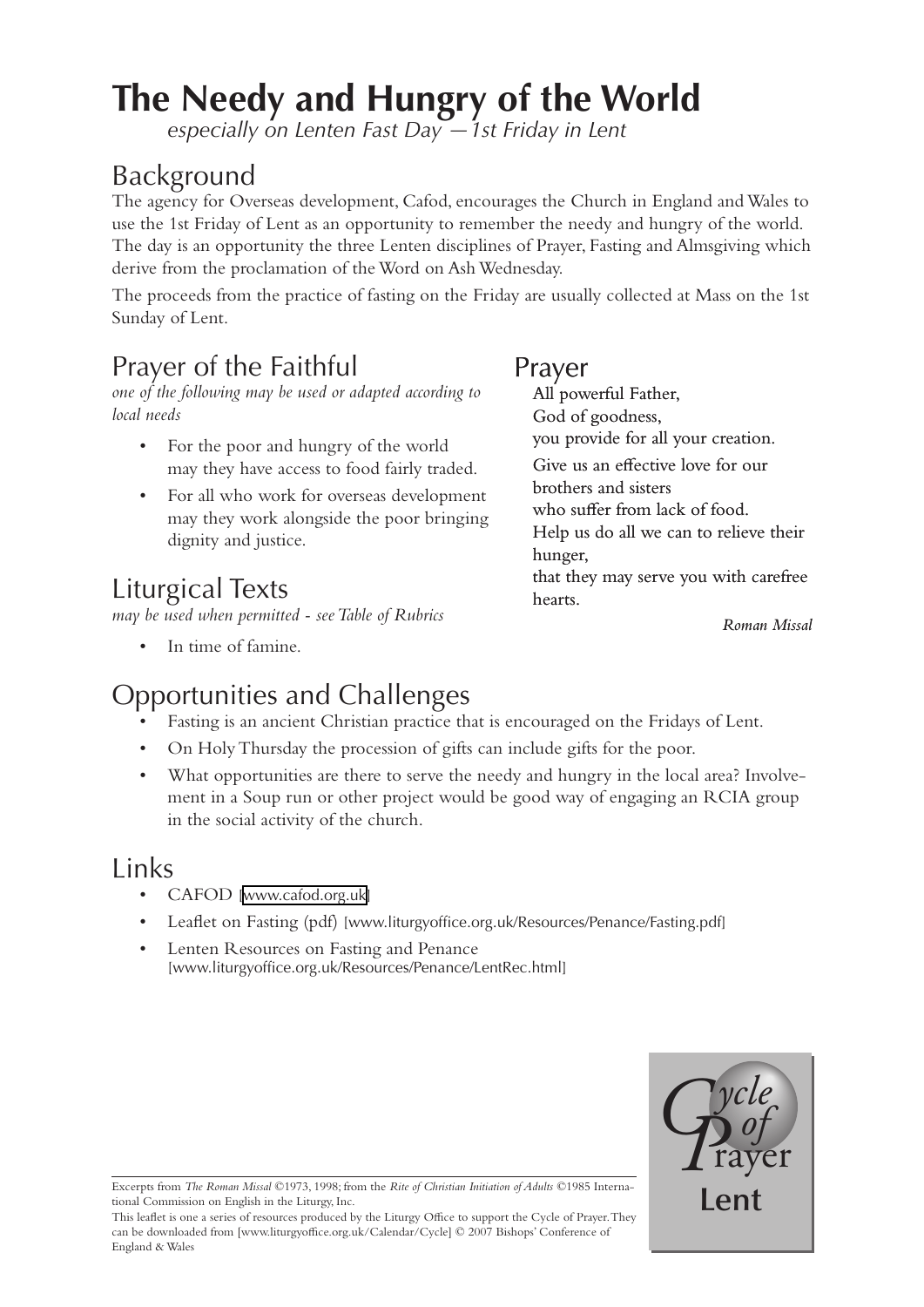# **Women's World Day of Prayer**

*especially on 1st Friday in March*

### Background

Women's World Day of Prayer is a worldwide movement of Christian women who come together to observe a common day of prayer held on the first Friday in March each year, and who, in many countries, have a continuing relationship in prayer and service. Through Women's World Day of Prayer women are encouraged to become aware of their talents and use them in the service of the wider community.

### Prayer of the Faithful

*one of the following may be used or adapted according to local needs*

- For governments and legislators that they may protect and establish the dignity and equality of women in society. •
- For women within the Church may they serve the needs of all. •

### Opportunities and Challenges

Women's World Day of Prayer is usually celebrated ecumenically. This is an opportunity for celebrating the best of what different traditions have to offer. •

#### Prayer Father,

you have given all peoples one common origin, and your will is to gather them as one family in yourself. Fill the hearts of all women with the fire of your love and the desire to ensure justice for all.

Hear the prayers offered you by women throughout the world for an end to all division, and a human society built on love and peace.

*Roman Missal (adapted)*

The material for the day is usually has a theme and is prepared by a particular country. How might this material be shared by the wider community? •

### Links

- Women's World Day of Prayer [[www.wwdp-natcomm.org](http://www.wwdp-natcomm.org)] •
- National Board of Catholic Women [\[www.nbcw.org](http://www.nbcw.org)] •
- Letter of Pope John Paul II to Women [\[www.vatican.va/holy\\_father/john\\_paul\\_ii/letters/documents/hf\\_jp-ii\\_let\\_29061995\\_women\\_](http://www.vatican.va/holy_father/john_paul_ii/letters/documents/hf_jp-ii_let_29061995_women_en.html) [en.html\]](http://www.vatican.va/holy_father/john_paul_ii/letters/documents/hf_jp-ii_let_29061995_women_en.html) •



**Lends** Excerpts from *The Roman Missal* ©1973, 1998; from the *Rite of Christian Initiation of Adults* ©1985 International Commission on English in the Liturgy, Inc. tional Commission on English in the Liturgy, Inc.

This leaflet is one a series of resources produced by the Liturgy Office to support the Cycle of Prayer. They can be downloaded from [www.liturgyoffice.org.uk/Calendar/Cycle] © 2007 Bishops' Conference of England & Wales